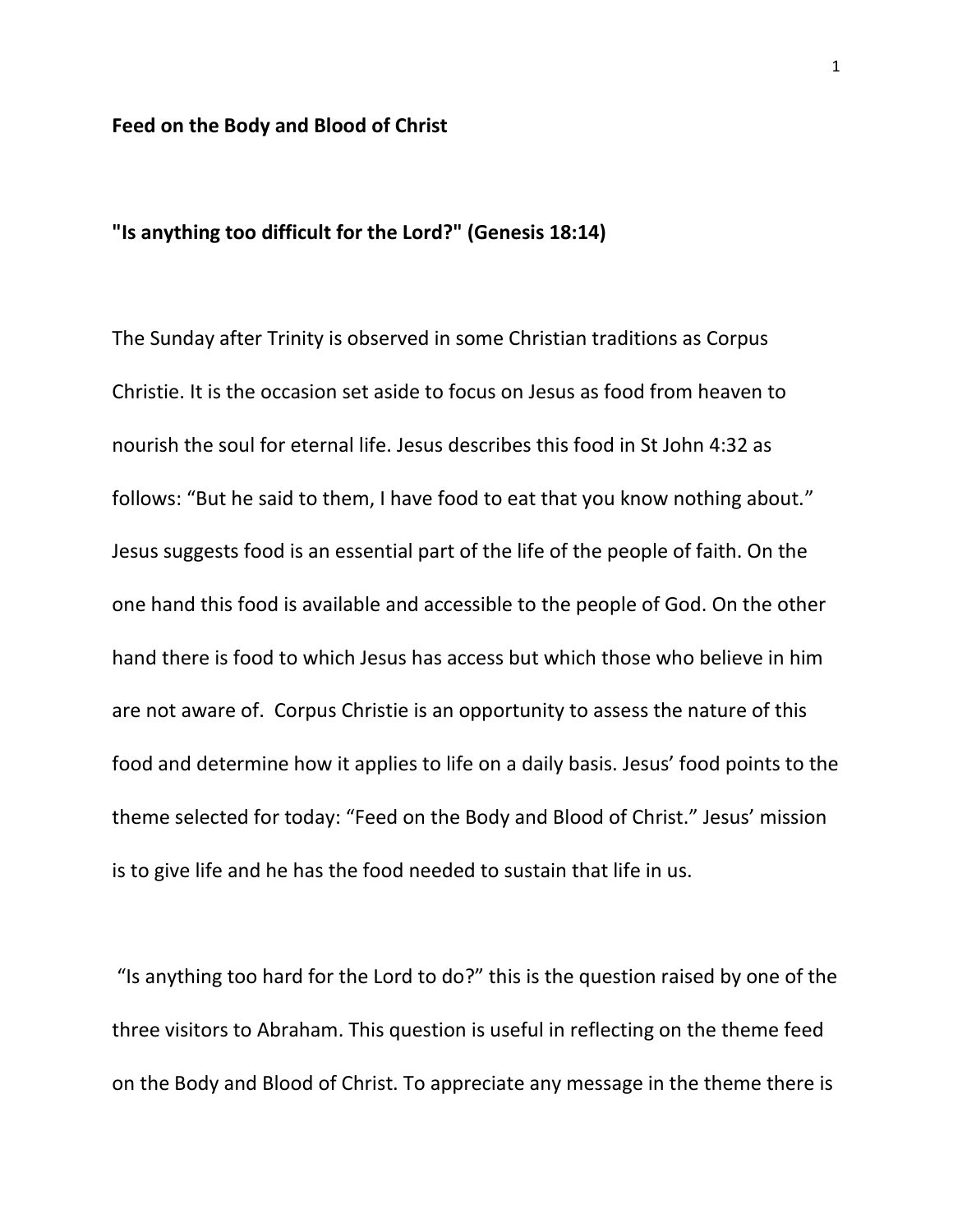the need to unpack the meaning of the question raised by Abraham's visitor. The question is raised due to Sarah's cynical response to the message that she will become pregnant in her eighties. The sheer preposterous and pedantic nature of the statement made Sarah laugh within herself. No sooner than she did so than the visitor sensed the negative energy from Sarah. Sarah is inside the tent and the visitor is on the outside. Yet, the visitor senses the change in the vibes in the environment. Abraham created an environment of hospitality and hope and Sarah sought to change the energy with negative thought and naughty feelings. The visitor called out Sarah's negative energy and Sarah lied about it as she probably thought the statement was ridiculous. Yet, for the writer of the book of Genesis, God's willingness to visit and eat with the family is not different from God enabling Sarah to become pregnant. "Is anything too hard for the Lord to do?"

The hospitality described in the reading from the book of Genesis is picked up in the theme feed on the Body and Blood of Christ. What does it mean to feed? Two things come to mind. First, to feed is to receive a meal from someone. Abraham and Sarah's guests received the meal from them. Abraham and Sarah fed their guests. In other words they fed them or provided for them as a means of extending hospitality.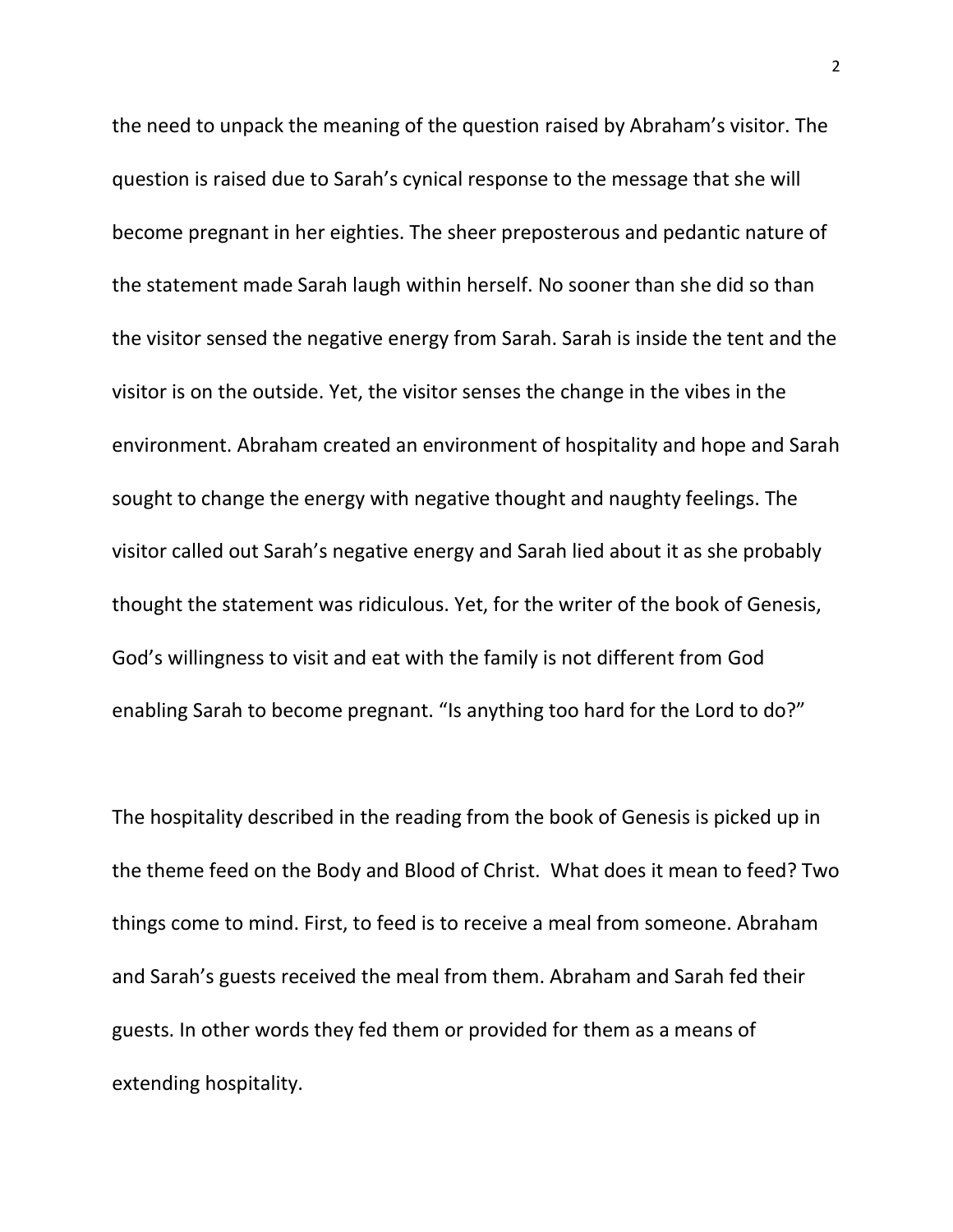A second way to understand feed is to receive a meal from another person. A child for example receives a meal or drink prepared by a parent or another adult. Similarly, a patient who is unable to feed her or himself receives a meal from another person because she/he is unable to feed her/himself. This approach to feeding is described in Psalm 23 as follows: "You prepare a table before me in the presence of my enemies" (Psalm 23:5). This suggests the Psalmist is open to receiving nourishment or being fed by God in the midst of enemies since God provides in good and bad times.

Feeding on the Body and Blood of Christ is useful in good and bad times. The Body of Christ is the divine food provided by God for all those united with Christ in Baptism. This Body of Christ was born of the Virgin Mary, lived in Palestine, was crucified, buried and rose after three days. This same Body ascended into heaven from where he feeds us with the divine self. This feeding is a provision from God and the people of God receives it in faith. This feeding is possible in good and bad times as God's nourishment is able to sustain us at all times. This is the reason when people are sick, they are travelling, they receive a promotion, they are preparing for surgery, and they are celebrating a birthday. Whatever the occasion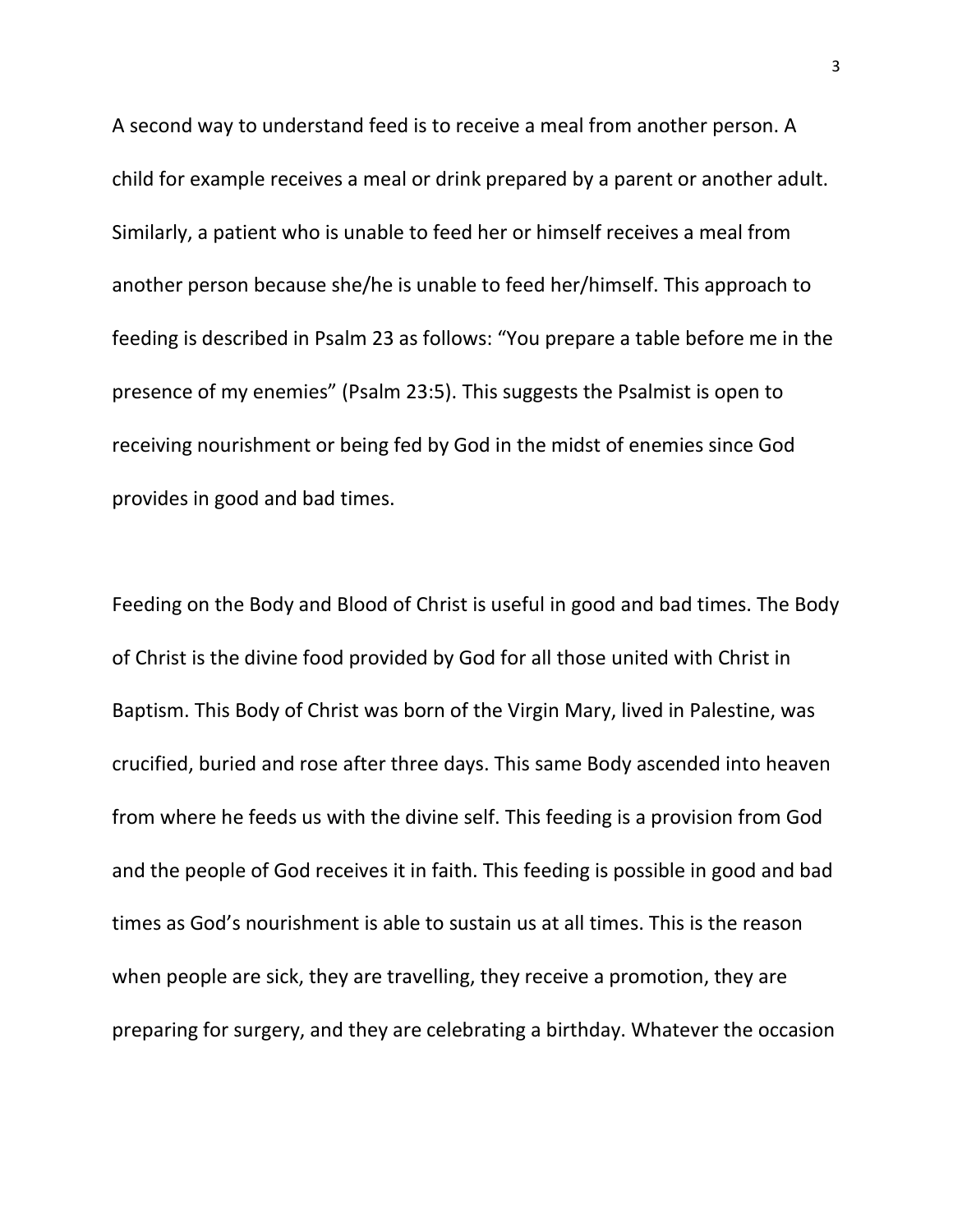the feeding on the Body of Christ is an opportunity for nourishing the souls as it travels back to God.

Feeding on the Blood of Christ means life and is symbolic of the life poured out by Christ on Calvary. Of this life one song writer says,

> Were the whole realm of nature mine, That were a present far too small; Love so amazing, so divine, Demands my soul, my life, my all.

That is, the gift of life at Calvary is of such it demands everything that we have or will ever possess. In a world and society when life seems so cheap it is time to assert the goodness and value of life. Blood means life. The Blood of Jesus announces life even in situations in which life is treated with disrespect and is disregarded. Demonstrations all over the world are in favour of justice. At the time Jesus lived in Palestine he stood on the side of these whose life was threatened by the vulnerabilities of life. Lepers, widows, orphans, the blind, the sick, the hopeless and the homeless found new meaning to life in and through him. The Blood of Christ, like the Body of Christ means life, hope and happiness for all people. These are matters of justice.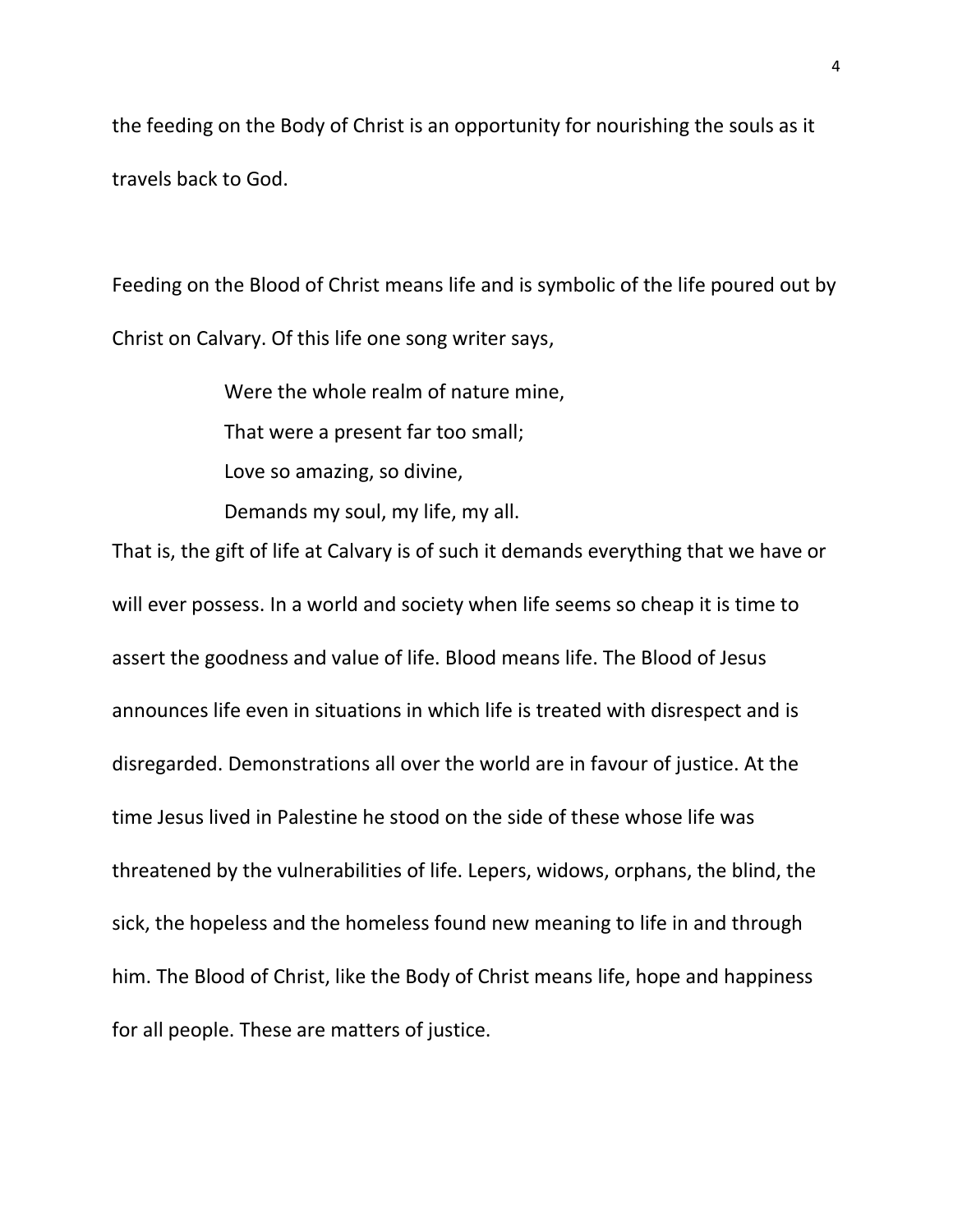What then is the take away message from our theme today? I like the reference to justice in the Collect we prayed earlier. Let's listen again to what we prayed. "Keep, O Lord, your household the Church in your steadfast faith and love, that through your grace we may proclaim your truth with boldness, and minister your justice with compassion…" Showing justice through compassion is the consequence of feeding on the Body and Blood of Christ. This Body and Blood which we receive in the Eucharist is a means of grace. We receive this grace as life from God and we are invited to share this life with all those we meet.

What then has been your experience of the Eucharist? What is your understanding of the Body and blood of Christ? What does it mean to you to come to the Eucharist? Now that you have not been feeding on this means of grace for the past few weeks, how does it feel? Your answers to these questions points to the meaning of the Body and Blood of Christ to you. At the same time, whatever you and I make of the meaning of feeding on the Body and Blood of Christ let it be an occasion to stand up for that which is right as your become an advocate for justice. Abraham's visitors came to him as an act of justice. Jesus healed people and provided food for them as acts of justice. We too are called to be agents of justice. We are to stand up and stand out for the poor and those in